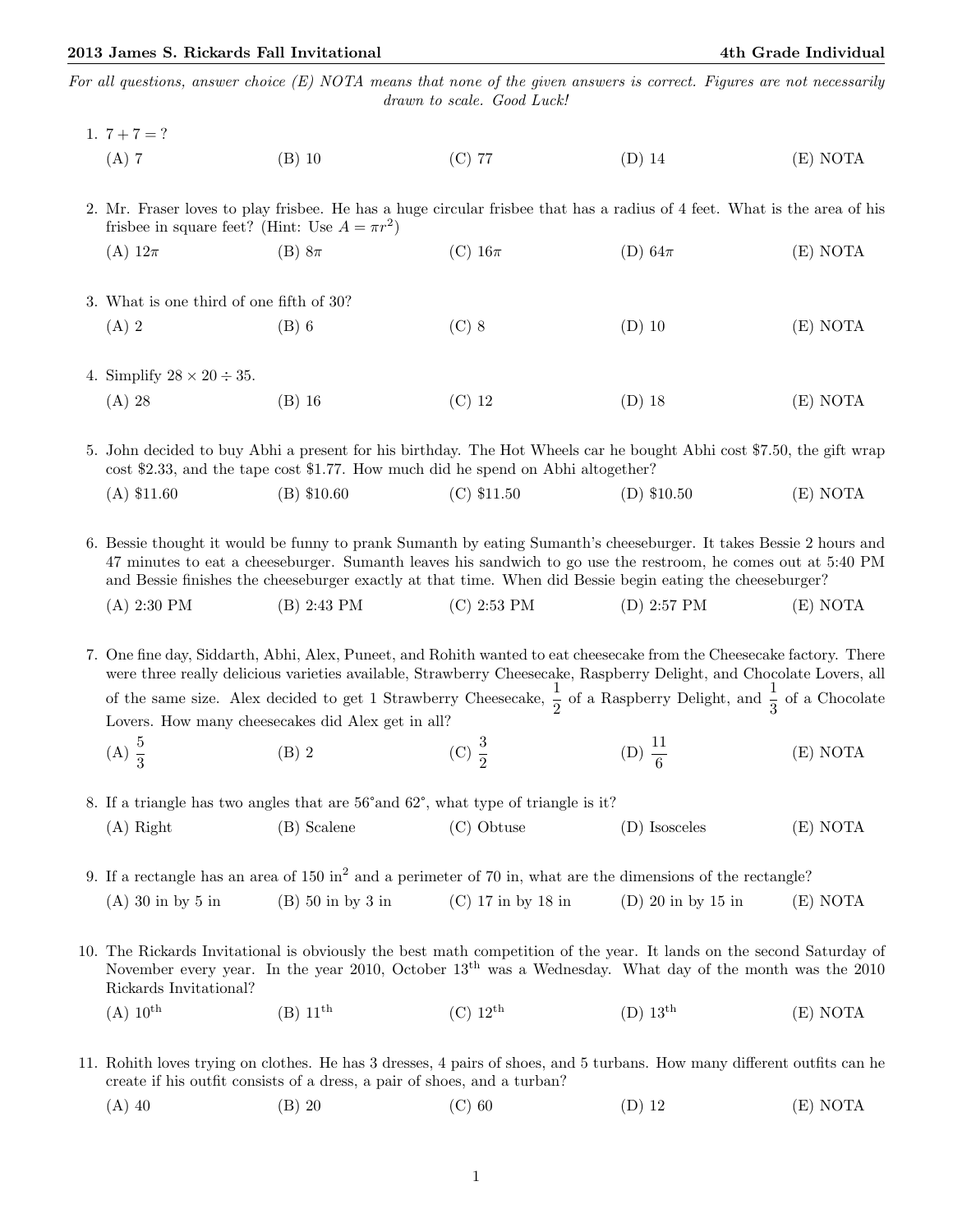## 2013 James S. Rickards Fall Invitational 4th Grade Individual

- 12. Siddarth likes writing tests for little children to enhance their math learning experience! He can't finish writing the test unless he finishes his homework, his homework has a hard question and he can't solve it. Can you help him? Solve:  $2 + 4 + 6 + \cdots + 96 + 98 + 100$ .
	- (A) 2550 (B) 5050 (C) 1275 (D) 10000 (E) NOTA
- 13. Aladdin is obviously the greatest Disney movie in the world. It came out in September, 1992. How many years old is Aladdin (rounded to the closest year)? (Hint: It's currently November, 2013)
	- (A) 23 (B) 22 (C) 21 (D) 24 (E) NOTA
- 14. In Rickards Math Club, there are 3 doors to enter or exit practice. How many different ways can Ryan enter and exit the room?
	- (A) 6 (B) 4 (C) 5 (D) 7 (E) NOTA

15. Teja has an obsession with Taylor Swift and he listens to her music all the time! While listening to her songs he studies for his chemistry exam. However, when listening to Taylor Swift he works at a pace that is one-third of the pace that he works when he is not listening to her music. Teja takes 3 hours while not listening to Taylor Swift. How long does he take when he works while listening to Taylor Swift?

- (A) 1 (B)  $\frac{10}{3}$ (C) 4 (D) 9 (E) NOTA
- 16. Two squares put side by side create a rectangle with length 4 and width 8. What is the area of one of the squares? (A) 24 (B) 32 (C) 28 (D) 16 (E) NOTA
- 17. What is the area of the figure below, if all of the sides have a length of 5?

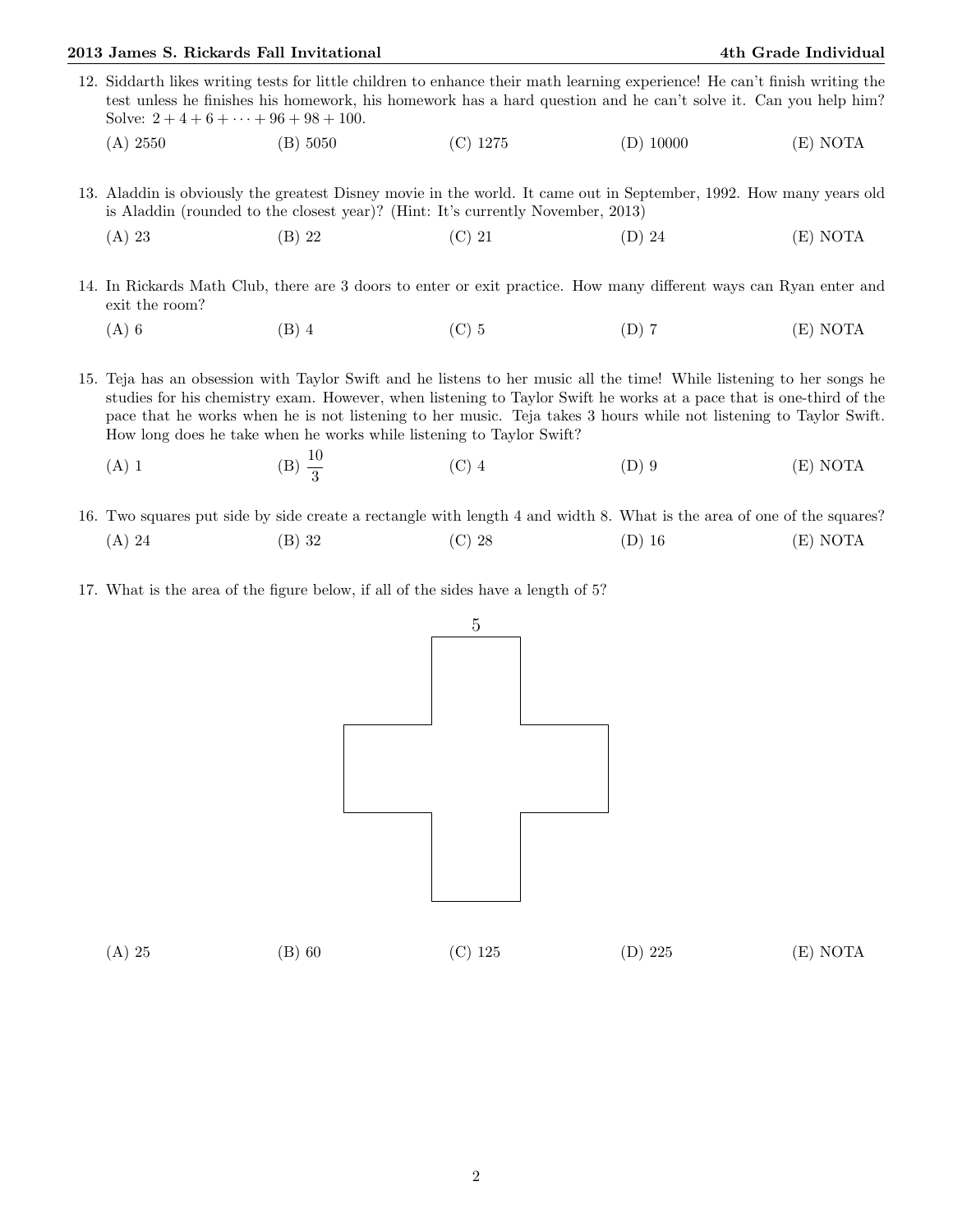## 2013 James S. Rickards Fall Invitational 4th Grade Individual

18. A regular dodecagon (12-sided polygon), a regular hexagon, and a square all with side length 4 centimeters are put together in such a way all 3 shapes share an edge with the other 2. What is the perimeter of this figure?



- (A) 88 (B) 64 (C) 40 (D) 80 (E) NOTA
- 19. I want you to pick a number. Any number. Then add 45. Then multiply by 2. Afterwards, add the number you picked 7 times. Finally divide your number by 9. How much greater is the number you obtained than the number you originally picked?
	- (A) 45 (B) 7 (C) 9 (D) 10 (E) NOTA

|          | 20. Let a $\circledcirc$ b = $\frac{b}{a}$ . For example, 5 $\circledcirc$ 15 = $\frac{15}{5}$ = 3 What is 7 $\circledcirc$ 91? |          |          |          |
|----------|---------------------------------------------------------------------------------------------------------------------------------|----------|----------|----------|
| $(A)$ 13 | (B) 12                                                                                                                          | $(C)$ 10 | $(D)$ 11 | (E) NOTA |

21. What is  $\sqrt{6^2 + 8^2}$ ? (A) 10 (B) 14 (C) 100 (D) 196 (E) NOTA

For questions 22-24, use the following information: The Rickards Math Club decides to go to Magic Kingdom, Islands of Adventure, Universal Studios, Animal Kingdom, Epcot, and Sea World in Orlando.

- 22. The teacher doesn't let the kids have fun until they get a math question right. The given math question is to determine the value of  $111 \times 111$ . What is the answer?
	- (A) 111111 (B) 12321 (C) 123456 (D) 654321 (E) NOTA
- 23. Of course, Islands of Adventure is the best theme park because of Harry Potter World. After Harry Potter world was finished being built, ticket prices increased by 50%. The original ticket price was 60 dollars. How much does each ticket now cost in dollars?
	- (A) 120 (B) 30 (C) 60 (D) 90 (E) NOTA
- 24. At Animal Kingdom, Stephen found a monkey he really liked. He wanted to make the monkey his pet, sadly the monkey kept running away from Stephen at Animal Kingdom. Stephen is very fast and can chase the monkey by running 4 miles per hour. If he runs for 2 hours and 30 minutes, how many miles did he run for?
	- (A) 10 (B) 8.5 (C) 4 (D) 20 (E) NOTA
- 25. In Mario Kart, there are 4 races in a cup and there are 8 cups in the competition. If Luigi won 75% of the races, how many races did he win?
	- (A) 12 (B) 8 (C) 32 (D) 24 (E) NOTA